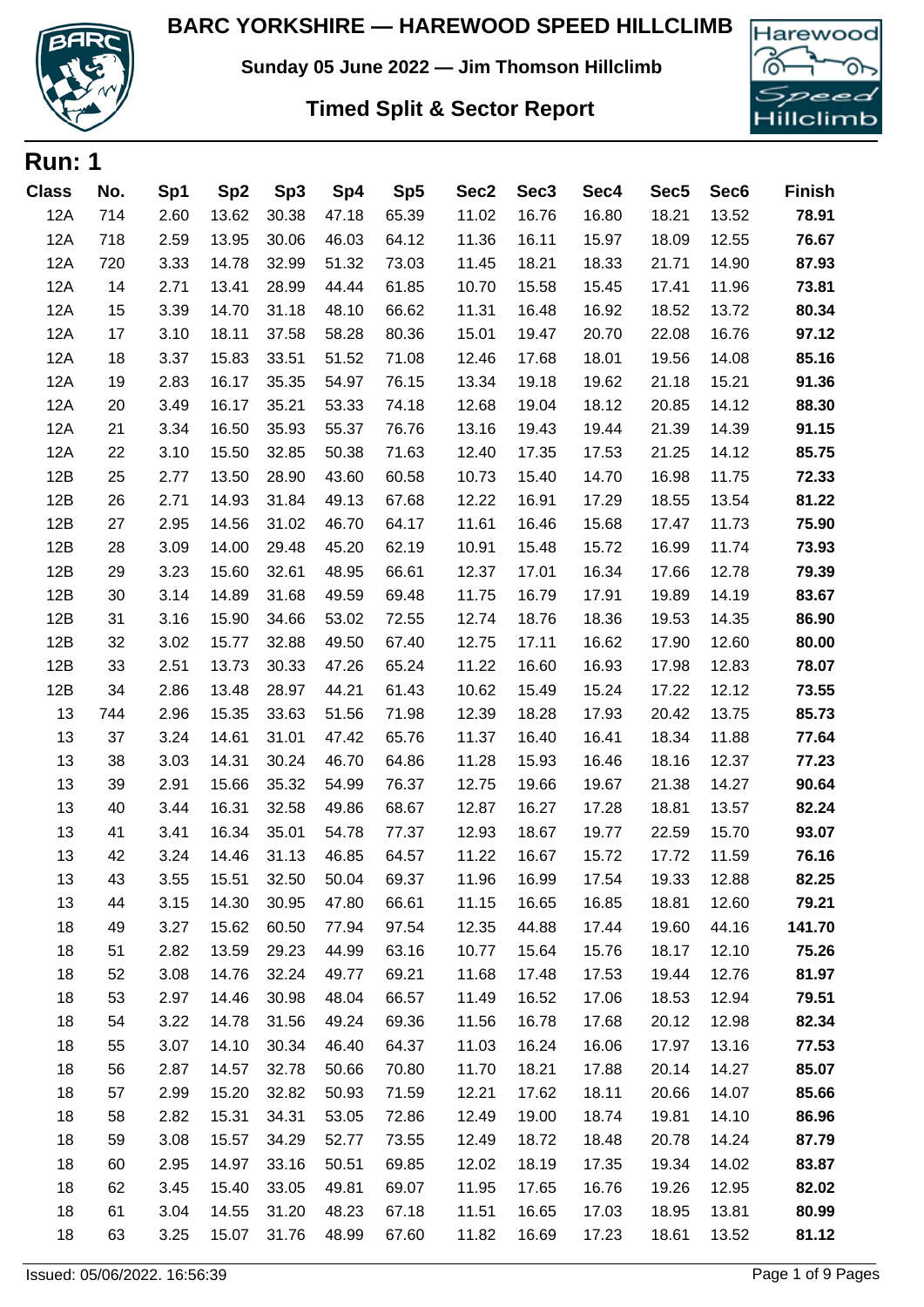| 33             | 766 | 3.50 | 16.58 | 34.07 | 52.15 | 72.95 | 13.08 | 17.49 | 18.08 | 20.80 | 16.58 | 89.53 |
|----------------|-----|------|-------|-------|-------|-------|-------|-------|-------|-------|-------|-------|
| 33             | 66  | 3.23 | 15.80 | 33.46 | 51.12 | 70.98 | 12.57 | 17.66 | 17.66 | 19.86 | 14.12 | 85.10 |
| 33             | 67  | 3.46 | 15.33 | 32.69 | 49.32 | 67.67 | 11.87 | 17.36 | 16.63 | 18.35 | 12.17 | 79.84 |
| 33             | 69  | 3.01 | 14.72 | 31.86 | 49.69 | 69.17 | 11.71 | 17.14 | 17.83 | 19.48 | 13.38 | 82.55 |
| 33             | 70  | 2.79 | 13.66 | 29.96 | 46.60 | 64.66 | 10.87 | 16.30 | 16.64 | 18.06 | 13.04 | 77.70 |
| 33             | 71  | 3.04 | 13.34 | 28.99 | 44.64 | 61.69 | 10.30 | 15.65 | 15.65 | 17.05 | 11.50 | 73.19 |
| 33             | 72  | 3.21 | 13.74 | 29.76 | 45.35 | 63.83 | 10.53 | 16.02 | 15.59 | 18.48 | 12.82 | 76.65 |
| 33             | 73  | 3.23 | 12.96 | 27.85 | 42.45 | 58.93 | 9.73  | 14.89 | 14.60 | 16.48 | 11.59 | 70.52 |
| 38             | 783 | 3.07 | 17.67 | 37.54 | 57.13 | 79.98 | 14.60 | 19.87 | 19.59 | 22.85 | 16.36 | 96.34 |
| 38             | 77  | 2.96 | 12.55 | 27.34 | 41.60 | 57.47 | 9.59  | 14.79 | 14.26 | 15.87 | 11.37 | 68.84 |
| 38             | 78  | 2.67 | 13.88 | 30.16 | 46.69 | 65.83 | 11.21 | 16.28 | 16.53 | 19.14 | 12.96 | 78.79 |
| 38             | 79  | 3.06 | 13.54 | 28.37 | 43.25 | 59.24 | 10.48 | 14.83 | 14.88 | 15.99 | 11.43 | 70.67 |
| 38             | 80  | 2.83 | 13.68 | 28.90 | 44.60 | 61.38 | 10.85 | 15.22 | 15.70 | 16.78 | 10.66 | 72.04 |
| 38             | 81  | 2.66 | 13.08 | 28.51 | 44.77 | 62.58 | 10.42 | 15.43 | 16.26 | 17.81 | 12.24 | 74.82 |
| 38             | 82  | 2.54 | 13.44 | 29.86 | 46.72 | 64.98 | 10.90 | 16.42 | 16.86 | 18.26 | 12.37 | 77.35 |
| 38             | 83  | 3.75 | 16.55 | 34.77 | 53.36 | 74.69 | 12.80 | 18.22 | 18.59 | 21.33 | 14.42 | 89.11 |
| 38             | 84  | 2.91 | 13.39 | 28.39 | 43.04 | 60.19 | 10.48 | 15.00 | 14.65 | 17.15 | 11.70 | 71.89 |
| 38             | 85  | 2.51 | 13.06 | 28.68 | 43.96 | 61.22 | 10.55 | 15.62 | 15.28 | 17.26 | 11.60 | 72.82 |
| 38             | 86  | 2.83 | 12.62 | 27.25 | 42.09 | 58.63 | 9.79  | 14.63 | 14.84 | 16.54 | 11.20 | 69.83 |
| 38             | 87  | 2.79 | 12.65 | 27.09 | 41.81 | 58.37 | 9.86  | 14.44 | 14.72 | 16.56 | 11.80 | 70.17 |
| 38             | 88  | 2.81 | 13.59 | 29.62 | 45.23 | 62.71 | 10.78 | 16.03 | 15.61 | 17.48 | 11.75 | 74.46 |
| 38             | 89  | 3.02 | 12.96 | 27.55 | 42.18 | 58.39 | 9.94  | 14.59 | 14.63 | 16.21 | 11.14 | 69.53 |
| 38             | 90  | 2.86 | 12.48 | 26.38 | 40.81 | 56.60 | 9.62  | 13.90 | 14.43 | 15.79 | 10.89 | 67.49 |
| 38             | 128 | 2.88 | 12.37 | 26.18 | 40.32 | 56.16 | 9.49  | 13.81 | 14.14 | 15.84 | 10.72 | 66.88 |
| 1A             | 796 | 3.01 | 14.33 | 30.33 | 46.79 | 65.39 | 11.32 | 16.00 | 16.46 | 18.60 | 13.43 | 78.82 |
| 1A             | 93  | 2.98 | 14.28 | 30.91 | 47.93 | 66.40 | 11.30 | 16.63 | 17.02 | 18.47 | 13.08 | 79.48 |
| 1A             | 94  | 3.48 | 16.67 | 34.83 | 51.78 | 70.56 | 13.19 | 18.16 | 16.95 | 18.78 | 13.26 | 83.82 |
| 1A             | 95  | 3.14 | 14.65 | 31.63 | 48.70 | 67.80 | 11.51 | 16.98 | 17.07 | 19.10 | 13.51 | 81.31 |
| 1A             | 96  | 2.81 | 13.85 | 29.30 | 45.52 | 63.57 | 11.04 | 15.45 | 16.22 | 18.05 | 13.15 | 76.72 |
| 1A             | 97  | 2.95 | 13.87 | 29.59 | 45.32 | 63.14 | 10.92 | 15.72 | 15.73 | 17.82 | 12.78 | 75.92 |
| 1A             | 98  | 3.02 | 13.20 | 28.15 | 42.93 | 59.61 | 10.18 | 14.95 | 14.78 | 16.68 | 11.40 | 71.01 |
| 1B             | 814 | 2.98 | 13.28 | 28.50 | 44.22 | 61.77 | 10.30 | 15.22 | 15.72 | 17.55 | 12.17 | 73.94 |
| 1B             | 101 | 2.89 | 13.66 | 29.70 | 45.13 | 62.69 | 10.77 | 16.04 | 15.43 | 17.56 | 12.22 | 74.91 |
| 1B             | 102 | 3.14 | 14.95 | 31.66 | 48.43 | 67.23 | 11.81 | 16.71 | 16.77 | 18.80 | 12.85 | 80.08 |
| 1B             | 103 | 3.01 | 14.11 | 30.38 | 46.53 | 64.22 | 11.10 | 16.27 | 16.15 | 17.69 | 12.59 | 76.81 |
| 1B             | 104 | 2.64 | 13.37 | 29.49 | 45.45 | 63.67 | 10.73 | 16.12 | 15.96 | 18.22 | 12.34 | 76.01 |
| 1B             | 105 | 2.89 | 14.60 | 31.51 | 49.73 | 69.14 | 11.71 | 16.91 | 18.22 | 19.41 | 13.36 | 82.50 |
| 1B             | 106 | 3.02 | 14.52 | 30.20 | 45.97 | 63.52 | 11.50 | 15.68 | 15.77 | 17.55 | 12.40 | 75.92 |
| 1B             | 107 | 3.32 | 13.95 | 29.68 | 45.36 | 63.33 | 10.63 | 15.73 | 15.68 | 17.97 | 12.02 | 75.35 |
| 1B             | 108 | 3.02 | 13.57 | 29.17 | 45.40 | 63.26 | 10.55 | 15.60 | 16.23 | 17.86 | 12.24 | 75.50 |
| 1B             | 109 | 2.97 | 13.22 | 28.47 | 44.05 | 61.43 | 10.25 | 15.25 | 15.58 | 17.38 | 11.96 | 73.39 |
| 1B             | 110 | 2.84 | 13.00 | 27.76 | 42.98 | 59.77 | 10.16 | 14.76 | 15.22 | 16.79 | 11.27 | 71.04 |
| 1B             | 111 | 2.90 | 12.62 | 26.85 | 41.65 | 58.53 | 9.72  | 14.23 | 14.80 | 16.88 | 11.30 | 69.83 |
| 1B             | 112 | 3.26 | 13.46 | 28.02 | 42.88 | 59.17 | 10.20 | 14.56 | 14.86 | 16.29 | 11.07 | 70.24 |
| 1B             | 113 | 2.82 | 12.94 | 27.64 | 42.90 | 59.45 | 10.12 | 14.70 | 15.26 | 16.55 | 11.40 | 70.85 |
| 1B             | 114 | 2.79 | 12.48 | 26.49 | 41.02 | 57.61 | 9.69  | 14.01 | 14.53 | 16.59 | 11.05 | 68.66 |
| 1B             | 115 | 2.85 | 13.16 | 28.10 | 43.04 | 59.29 | 10.31 | 14.94 | 14.94 | 16.25 | 11.08 | 70.37 |
| 1B             | 116 | 2.77 | 12.39 | 26.35 | 40.91 | 57.18 | 9.62  | 13.96 | 14.56 | 16.27 | 10.98 | 68.16 |
| 1B             | 117 | 2.71 | 12.48 | 27.03 | 41.41 | 57.72 | 9.77  | 14.55 | 14.38 | 16.31 | 10.99 | 68.71 |
| 1B             | 118 | 2.98 | 12.52 | 27.00 | 40.94 | 56.85 | 9.54  | 14.48 | 13.94 | 15.91 | 10.62 | 67.47 |
| 1 <sup>C</sup> | 823 | 3.13 | 13.48 | 28.92 | 43.55 | 60.35 | 10.35 | 15.44 | 14.63 | 16.80 | 11.25 | 71.60 |
| 1 <sup>C</sup> | 121 | 2.93 | 14.58 | 31.49 | 48.21 | 67.10 | 11.65 | 16.91 | 16.72 | 18.89 | 15.78 | 82.88 |
|                |     |      |       |       |       |       |       |       |       |       |       |       |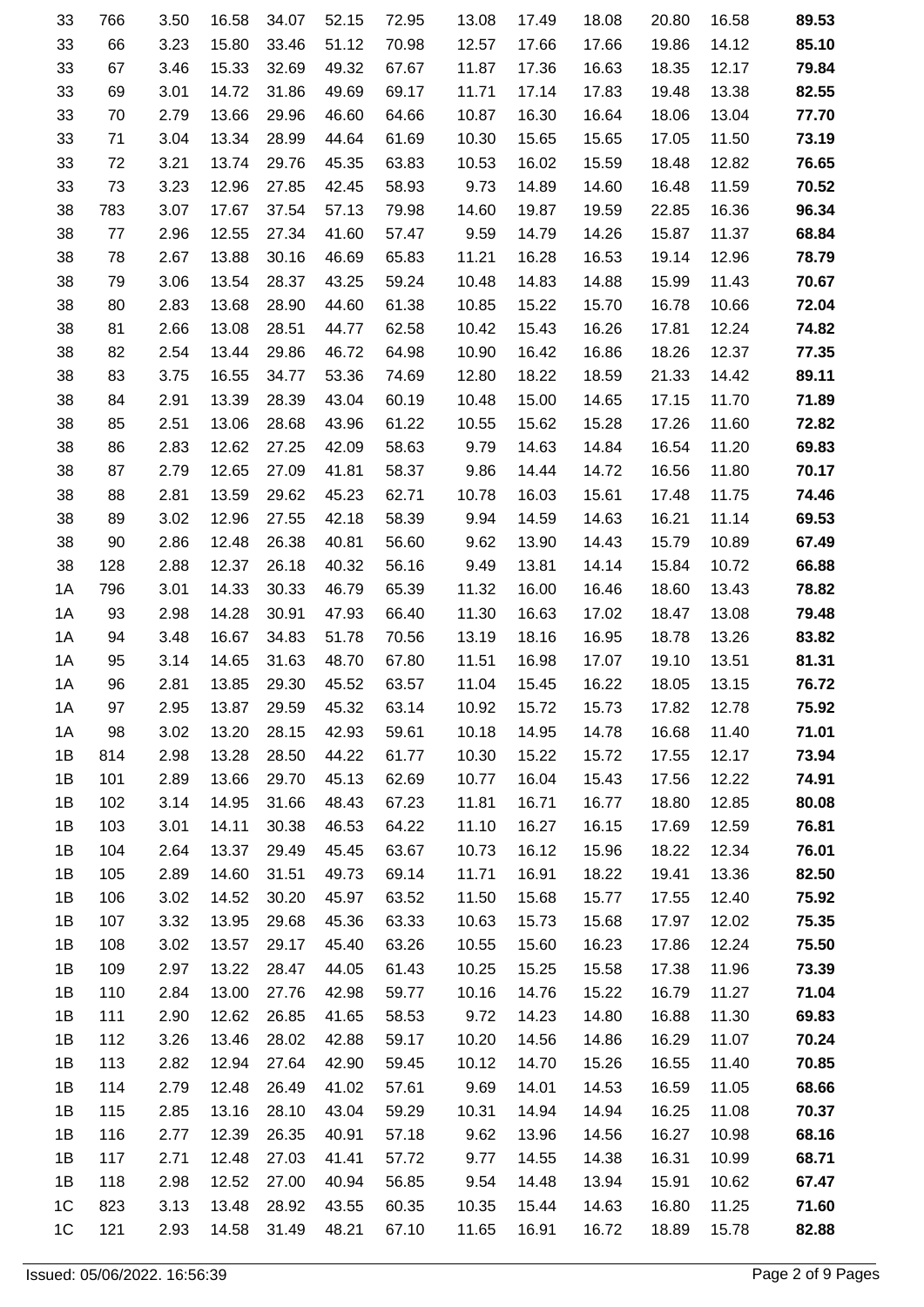| Class No.                        |            | Sp1              |                | $Sp2$ $Sp3$    |                | $Sp4$ $Sp5$    |                |                | Sec2 Sec3 Sec4 |                | Sec5 Sec6      | <b>Finish</b>  |
|----------------------------------|------------|------------------|----------------|----------------|----------------|----------------|----------------|----------------|----------------|----------------|----------------|----------------|
| <b>Run: 2</b>                    |            |                  |                |                |                |                |                |                |                |                |                |                |
|                                  |            |                  |                |                |                |                |                |                |                |                |                |                |
| 6B                               | 204        | $\mathbf 0$      |                |                |                |                | n/a            | n/a            | n/a            | n/a            | n/a            | <b>DNS</b>     |
| 6B                               | 904        | 2.64             | 13.59          | 28.94          | 44.47          | 61.09          | 10.95          | 15.35          | 15.53          | 16.62          | 11.18          | 72.27          |
| 6A<br>6A                         | 195<br>197 | 3.07<br>2.82     | 13.12<br>14.14 | 27.83<br>30.65 | 42.69<br>51.05 | 59.31<br>76.61 | 10.05<br>11.32 | 14.71<br>16.51 | 14.86<br>20.40 | 16.62<br>25.56 | 11.41<br>19.79 | 70.72<br>96.40 |
| 6A                               | 194        | 2.96             | 13.33          | 28.57          | 44.06          | 61.11          | 10.37          | 15.24          | 15.49          | 17.05          | 11.53          | 72.64          |
| 6A                               | 193        | 3.02             | 16.85          | 36.00          | 55.80          | 75.58          | 13.83          | 19.15          | 19.80          | 19.78          | 224.42         | <b>DNS</b>     |
| 6A                               | 192        | 2.96             | 13.10          | 27.67          | 42.58          | 59.77          | 10.14          | 14.57          | 14.91          | 17.19          | 11.87          | 71.64          |
| 5B                               | 187        | 2.73             | 11.90          | 25.08          | 38.19          | 53.05          | 9.17           | 13.18          | 13.11          | 14.86          | 10.26          | 63.31          |
| 5B                               | 186        | 2.96             | 12.91          | 27.68          | 42.67          | 59.43          | 9.95           | 14.77          | 14.99          | 16.76          | 11.09          | 70.52          |
| 5B                               | 185        | 2.75             | 13.35          | 28.34          | 43.69          | 60.90          | 10.60          | 14.99          | 15.35          | 17.21          | 11.97          | 72.87          |
| 5B                               | 184        | 2.83             | 12.50          | 25.84          | 39.74          | 55.61          | 9.67           | 13.34          | 13.90          | 15.87          | 11.07          | 66.68          |
| 5B                               | 886        | 2.69             | 12.45          | 26.98          | 41.52          | 57.71          | 9.76           | 14.53          | 14.54          | 16.19          | 11.28          | 68.99          |
| 5B                               | 884        | 2.59             | 12.52          | 27.05          | 42.08          | 58.24          | 9.93           | 14.53          | 15.03          | 16.16          | 11.74          | 69.98          |
| 4B                               | 181        | 2.85             | 13.00          | 27.94          | 42.91          | 60.01          | 10.15          | 14.94          | 14.97          | 17.10          | 11.74          | 71.75          |
| 4B                               | 881        | 3.10             | 13.19          | 27.78          | 41.85          | 57.56          | 10.09          | 14.59          | 14.07          | 15.71          | 10.57          | 68.13          |
| 4A                               | 178        | 2.83             | 11.01          | 23.00          | 35.34          | 48.46          | 8.18           | 11.99          | 12.34          | 13.12          | 9.23           | 57.69          |
| 4A                               | 177        | 2.56             | 10.89          | 23.19          | 35.96          | 50.04          | 8.33           | 12.30          | 12.77          | 14.08          | 9.20           | 59.24          |
| 3F                               | 173        | 2.82             | 11.67          | 24.58          | 37.16          | 51.30          | 8.85           | 12.91          | 12.58          | 14.14          | 9.20           | 60.50          |
| 3F                               | 172        | $\mathbf 0$      |                |                |                |                | n/a            | n/a            | n/a            | n/a            | n/a            | <b>RET</b>     |
| 3F                               | 872        | $\boldsymbol{0}$ |                |                |                |                | n/a            | n/a            | n/a            | n/a            | n/a            | <b>RET</b>     |
| 3C                               | 168        | 2.95             | 12.96          | 26.70          | 40.15          | 55.12          | 10.01          | 13.74          | 13.45          | 14.97          | 10.16          | 65.28          |
| 3B                               | 165        | 2.57             | 11.57          | 24.79          | 37.70          | 52.33          | 9.00           | 13.22          | 12.91          | 14.63          | 9.60           | 61.93          |
| 3B                               | 164        | 2.69             | 12.16          | 26.47          | 40.33          | 56.23          | 9.47           | 14.31          | 13.86          | 15.90          | 10.66          | 66.89          |
| 3B                               | 162        | 2.73             | 13.17          | 27.71          | 42.33          | 58.90          | 10.44          | 14.54          | 14.62          | 16.57          | 11.67          | 70.57          |
| 3B<br>3B                         | 160<br>161 | 3.11<br>2.74     | 14.11<br>12.83 | 29.76<br>27.36 | 45.46<br>42.53 | 62.32<br>59.34 | 11.00<br>10.09 | 15.65<br>14.53 | 15.70<br>15.17 | 16.86<br>16.81 | 12.52<br>11.37 | 74.84<br>70.71 |
| 3A                               | 157        | 2.77             | 12.06          | 26.03          | 39.58          | 54.58          | 9.29           | 13.97          | 13.55          | 15.00          | 9.91           | 64.49          |
| 3A                               | 156        | 2.95             | 12.43          | 26.39          | 40.73          | 56.60          | 9.48           | 13.96          | 14.34          | 15.87          | 11.21          | 67.81          |
| 3A                               | 155        | 2.76             | 13.14          | 28.09          | 43.57          | 60.26          | 10.38          | 14.95          | 15.48          | 16.69          | 11.51          | 71.77          |
| 2E                               | 150        | 2.65             | 12.44          | 27.15          | 41.55          | 57.43          | 9.79           | 14.71          | 14.40          | 15.88          | 10.78          | 68.21          |
| 2D                               | 146        | 2.53             | 11.98          | 25.86          | 40.15          | 55.79          | 9.45           | 13.88          | 14.29          | 15.64          | 10.70          | 66.49          |
| 2B                               | 141        | 2.95             | 11.96          | 45.60          | 61.77          | 78.18          | 9.01           | 33.64          | 16.17          | 16.41          | 10.32          | 88.50          |
| 2B                               | 140        | 3.11             | 12.17          | 25.58          | 39.08          | 53.97          | 9.06           | 13.41          | 13.50          | 14.89          | 10.08          | 64.05          |
| 2A                               | 138        | 3.21             | 13.28          | 27.44          | 40.98          | 56.17          | 10.07          | 14.16          | 13.54          | 15.19          | 10.01          | 66.18          |
| 2A                               | 137        | 2.81             | 12.80          | 27.94          | 42.96          | 59.29          | 9.99           | 15.14          | 15.02          | 16.33          | 10.91          | 70.20          |
| 1D                               | 135        | 2.16             | 10.98          | 24.37          | 37.62          | 52.55          | 8.82           | 13.39          | 13.25          | 14.93          | 10.38          | 62.93          |
| 1D                               | 134        | 2.21             | 11.42          | 25.84          | 42.93          | 58.41          | 9.21           | 14.42          | 17.09          | 15.48          | 10.67          | 69.08          |
| 1 <sup>C</sup>                   | 131        | 2.69             | 11.85          | 25.05          | 38.00          | 52.47          | 9.16           | 13.20          | 12.95          | 14.47          | 9.74           | 62.21          |
| 1 <sup>C</sup><br>1 <sup>C</sup> | 129<br>130 | 2.47<br>3.22     | 11.82<br>12.94 | 25.86<br>26.73 | 40.73<br>40.45 | 57.22<br>56.14 | 9.35<br>9.72   | 14.04<br>13.79 | 14.87<br>13.72 | 16.49<br>15.69 | 10.66<br>10.53 | 67.88<br>66.67 |
| 1 <sup>C</sup>                   | 127        | 2.70             | 11.85          | 25.71          | 39.61          | 55.27          | 9.15           | 13.86          | 13.90          | 15.66          | 10.33          | 65.60          |
| 1 <sup>C</sup>                   | 125        | 2.93             | 12.18          | 25.61          | 39.30          | 54.45          | 9.25           | 13.43          | 13.69          | 15.15          | 10.28          | 64.73          |
| 1 <sup>C</sup>                   | 124        | 2.91             | 12.66          | 27.03          | 41.73          | 57.82          | 9.75           | 14.37          | 14.70          | 16.09          | 11.07          | 68.89          |
| 1 <sup>C</sup>                   | 123        | 3.05             | 13.36          | 28.22          | 42.75          | 59.34          | 10.31          | 14.86          | 14.53          | 16.59          | 340.66         | F/R            |
| 1 <sup>C</sup>                   | 122        | 2.86             | 13.05          | 28.48          | 44.00          | 60.73          | 10.19          | 15.43          | 15.52          | 16.73          | 11.88          | 72.61          |

| Class | No.  | Sp1  | Sp2 Sp3 Sp4 |                         | Sp5 Sec2 Sec3 Sec4 Sec5 Sec6 |                   |     |             |     | <b>Finish</b> |
|-------|------|------|-------------|-------------------------|------------------------------|-------------------|-----|-------------|-----|---------------|
| 12A   | -15  |      |             |                         | n/a                          | n/a               | n/a | n/a         | n/a | <b>RET</b>    |
| 12A   | 17   |      |             |                         | n/a                          | n/a               | n/a | n/a         | n/a | <b>RET</b>    |
| 12A   | - 19 |      |             |                         | n/a                          | n/a               | n/a | n/a         | n/a | <b>RET</b>    |
| 13    | 744  | 3.48 |             | 18.86 40.60 61.09 84.37 |                              | 15.38 21.74 20.49 |     | 23.28 15.79 |     | 100.16        |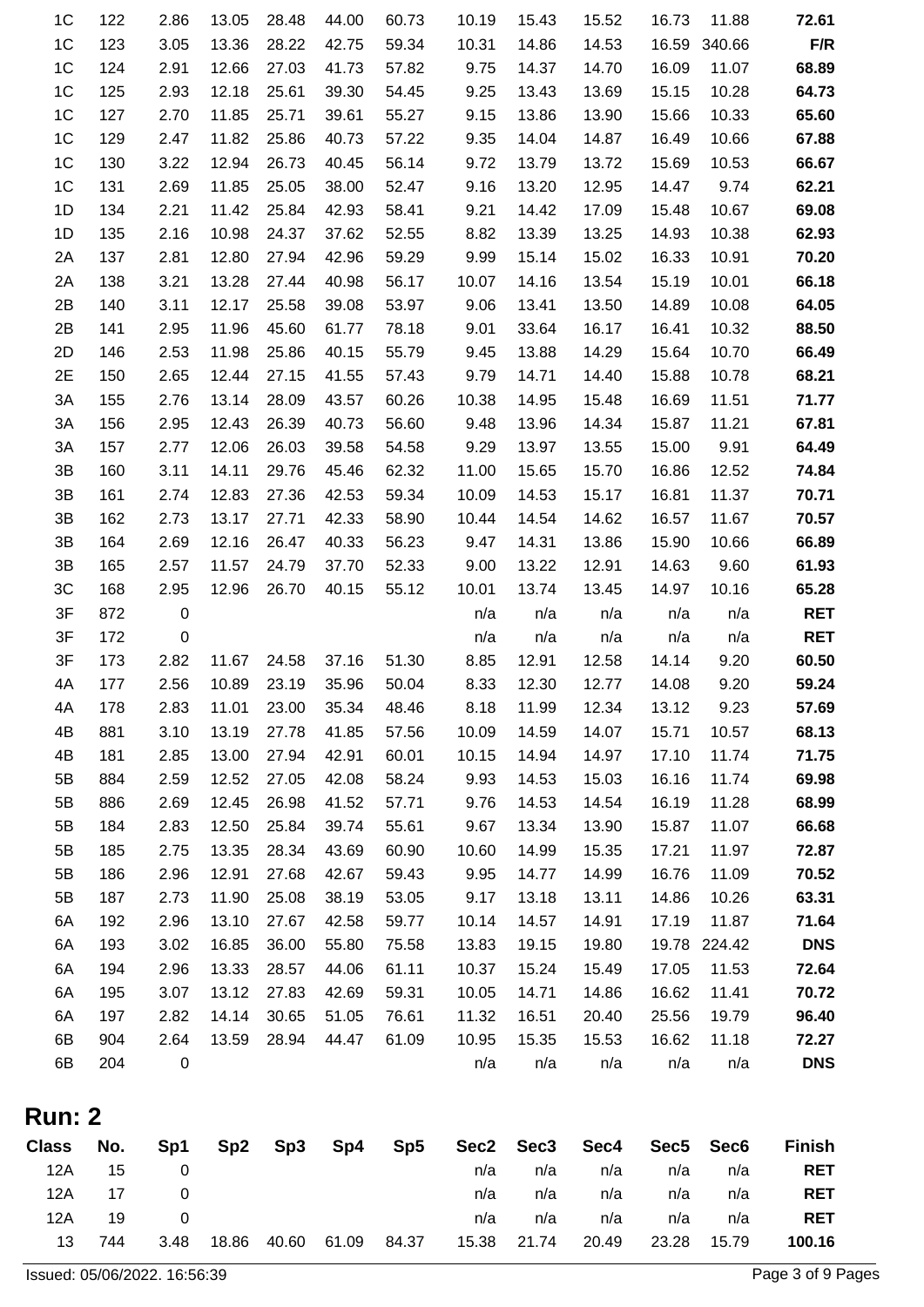| 13 | 37  | 3.07 | 14.01 | 29.77 | 45.54  | 63.15  | 10.94 | 15.76 | 15.77 | 17.61 | 11.14 | 74.29  |
|----|-----|------|-------|-------|--------|--------|-------|-------|-------|-------|-------|--------|
| 13 | 38  | 3.44 | 14.83 | 31.44 | 48.30  | 66.99  | 11.39 | 16.61 | 16.86 | 18.69 | 12.83 | 79.82  |
| 13 | 39  | 4.06 | 18.17 | 37.58 | 56.69  | 78.00  | 14.11 | 19.41 | 19.11 | 21.31 | 14.90 | 92.90  |
| 13 | 40  | 3.43 | 17.70 | 34.97 | 52.58  | 72.06  | 14.27 | 17.27 | 17.61 | 19.48 | 13.91 | 85.97  |
| 13 | 41  | 4.08 | 17.64 | 36.90 | 57.06  | 80.60  | 13.56 | 19.26 | 20.16 | 23.54 | 16.26 | 96.86  |
| 13 | 42  | 3.16 | 14.97 | 31.97 | 48.13  | 66.27  | 11.81 | 17.00 | 16.16 | 18.14 | 12.47 | 78.74  |
| 13 | 43  | 3.73 | 16.42 | 33.70 | 50.87  | 69.93  | 12.69 | 17.28 | 17.17 | 19.06 | 13.24 | 83.17  |
| 13 | 44  | 3.60 | 15.41 | 32.19 | 49.70  | 68.94  | 11.81 | 16.78 | 17.51 | 19.24 | 13.16 | 82.10  |
| 18 | 49  | 3.16 | 16.93 | 35.98 | 54.53  | 75.93  | 13.77 | 19.05 | 18.55 | 21.40 | 14.68 | 90.61  |
| 18 | 51  | 3.80 | 16.27 | 35.17 | 54.92  | 76.47  | 12.47 | 18.90 | 19.75 | 21.55 | 15.06 | 91.53  |
| 18 | 52  | 3.81 | 16.33 | 33.49 | 50.27  | 68.91  | 12.52 | 17.16 | 16.78 | 18.64 | 12.92 | 81.83  |
| 18 | 53  | 3.22 | 16.27 | 34.75 | 53.19  | 73.61  | 13.05 | 18.48 | 18.44 | 20.42 | 14.15 | 87.76  |
| 18 | 55  | 3.26 | 16.64 | 35.03 | 53.22  | 72.81  | 13.38 | 18.39 | 18.19 | 19.59 | 13.98 | 86.79  |
| 18 | 56  | 3.32 | 15.89 | 34.79 | 53.39  | 73.52  | 12.57 | 18.90 | 18.60 | 20.13 | 13.64 | 87.16  |
| 18 | 57  | 3.42 | 15.68 | 33.29 | 50.84  | 70.58  | 12.26 | 17.61 | 17.55 | 19.74 | 13.89 | 84.47  |
| 18 | 59  | 3.61 | 16.65 | 35.64 | 54.50  | 75.04  | 13.04 | 18.99 | 18.86 | 20.54 | 14.44 | 89.48  |
| 18 | 62  | 3.53 | 16.09 | 34.19 | 51.42  | 70.63  | 12.56 | 18.10 | 17.23 | 19.21 | 13.49 | 84.12  |
| 18 | 61  | 3.66 | 16.28 | 33.63 | 51.19  | 69.92  | 12.62 | 17.35 | 17.56 | 18.73 | 13.36 | 83.28  |
| 18 | 63  | 3.86 | 16.14 | 33.13 | 50.67  | 69.03  | 12.28 | 16.99 | 17.54 | 18.36 | 13.04 | 82.07  |
| 33 | 766 | 3.97 | 19.14 | 38.67 | 59.31  | 82.18  | 15.17 | 19.53 | 20.64 | 22.87 | 17.07 | 99.25  |
| 33 | 66  | 4.01 | 17.38 | 36.20 | 55.31  | 76.73  | 13.37 | 18.82 | 19.11 | 21.42 | 15.30 | 92.03  |
| 33 | 67  | 3.97 | 16.41 | 34.55 | 52.26  | 71.49  | 12.44 | 18.14 | 17.71 | 19.23 | 12.59 | 84.08  |
| 33 | 69  | 3.35 | 16.00 | 33.83 | 52.94  | 73.23  | 12.65 | 17.83 | 19.11 | 20.29 | 14.07 | 87.30  |
| 33 | 71  | 3.43 | 15.24 | 31.84 | 48.08  | 66.54  | 11.81 | 16.60 | 16.24 | 18.46 | 12.92 | 79.46  |
| 33 | 72  | 3.43 | 16.16 | 35.35 | 54.73  | 76.85  | 12.73 | 19.19 | 19.38 | 22.12 | 15.33 | 92.18  |
| 33 | 73  | 3.93 | 15.38 | 33.10 | 50.78  | 70.30  | 11.45 | 17.72 | 17.68 | 19.52 | 12.65 | 82.95  |
| 38 | 783 | 3.71 | 18.22 | 38.28 | 57.79  | 80.00  | 14.51 | 20.06 | 19.51 | 22.21 | 16.18 | 96.18  |
| 38 | 77  | 3.52 | 13.77 | 29.47 | 44.30  | 60.71  | 10.25 | 15.70 | 14.83 | 16.41 | 11.54 | 72.25  |
| 38 | 78  | 3.57 | 16.66 | 34.62 | 52.83  | 72.58  | 13.09 | 17.96 | 18.21 | 19.75 | 13.70 | 86.28  |
| 38 | 79  | 3.75 | 15.34 | 30.95 | 47.06  | 64.59  | 11.59 | 15.61 | 16.11 | 17.53 | 12.87 | 77.46  |
| 38 | 80  | 4.17 | 17.85 | 36.87 | 55.21  | 75.51  | 13.68 | 19.02 | 18.34 | 20.30 | 12.45 | 87.96  |
| 38 | 81  | 3.26 | 14.71 | 30.91 | 48.27  | 70.54  | 11.45 | 16.20 | 17.36 | 22.27 | 14.54 | 85.08  |
| 38 | 82  | 3.79 | 16.45 | 34.38 | 51.85  | 70.81  | 12.66 | 17.93 | 17.47 | 18.96 | 13.78 | 84.59  |
| 38 | 83  | 4.18 | 17.27 | 37.02 | 101.26 | 199.78 | 13.09 | 19.75 | 64.24 | 98.52 | 33.38 | 233.16 |
| 38 | 84  | 3.10 | 13.80 | 29.11 | 44.47  | 62.14  | 10.70 | 15.31 | 15.36 | 17.67 | 11.96 | 74.10  |
| 38 | 85  | 2.91 | 15.05 | 32.48 | 50.93  | 71.47  | 12.14 | 17.43 | 18.45 | 20.54 | 13.74 | 85.21  |
| 38 | 86  | 3.33 | 14.36 | 29.98 | 46.65  | 64.82  | 11.03 | 15.62 | 16.67 | 18.17 | 12.59 | 77.41  |
| 38 | 87  | 2.93 | 13.79 | 29.64 | 45.72  | 63.31  | 10.86 | 15.85 | 16.08 | 17.59 | 12.16 | 75.47  |
| 38 | 88  | 3.19 | 15.27 | 32.95 | 50.64  | 69.47  | 12.08 | 17.68 | 17.69 | 18.83 | 13.01 | 82.48  |
| 38 | 89  | 3.44 | 15.45 | 31.81 | 47.91  | 66.26  | 12.01 | 16.36 | 16.10 | 18.35 | 12.36 | 78.62  |
| 38 | 90  | 3.31 | 13.92 | 29.30 | 44.89  | 62.24  | 10.61 | 15.38 | 15.59 | 17.35 | 12.37 | 74.61  |
| 38 | 128 | 3.22 | 13.55 | 28.67 | 44.06  | 61.21  | 10.33 | 15.12 | 15.39 | 17.15 | 11.74 | 72.95  |
| 1A | 796 | 3.60 | 15.58 | 32.10 | 49.14  | 67.96  | 11.98 | 16.52 | 17.04 | 18.82 | 13.49 | 81.45  |
| 1A | 93  | 3.75 | 16.02 | 33.84 | 51.26  | 70.39  | 12.27 | 17.82 | 17.42 | 19.13 | 13.27 | 83.66  |
| 1A | 94  | 3.85 | 18.86 | 38.90 | 58.01  | 78.85  | 15.01 | 20.04 | 19.11 | 20.84 | 14.94 | 93.79  |
| 1A | 95  | 3.66 | 16.77 | 35.52 | 53.84  | 73.75  | 13.11 | 18.75 | 18.32 | 19.91 | 13.98 | 87.73  |
| 1A | 96  | 3.56 | 16.10 | 33.18 | 50.33  | 69.27  | 12.54 | 17.08 | 17.15 | 18.94 | 13.56 | 82.83  |
| 1A | 97  | 3.43 | 15.12 | 31.29 | 47.90  | 66.64  | 11.69 | 16.17 | 16.61 | 18.74 | 13.24 | 79.88  |
| 1A | 98  | 3.58 | 15.79 | 33.17 | 49.54  | 67.99  | 12.21 | 17.38 | 16.37 | 18.45 | 12.49 | 80.48  |
| 1B | 814 | 3.72 | 15.24 | 31.91 | 49.26  | 68.09  | 11.52 | 16.67 | 17.35 | 18.83 | 13.11 | 81.20  |
| 1B | 101 | 3.55 | 15.60 | 32.80 | 49.65  | 68.26  | 12.05 | 17.20 | 16.85 | 18.61 | 12.93 | 81.19  |
| 1B | 102 | 3.95 | 17.10 | 35.58 | 53.63  | 73.59  | 13.15 | 18.48 | 18.05 | 19.96 | 13.54 | 87.13  |
|    |     |      |       |       |        |        |       |       |       |       |       |        |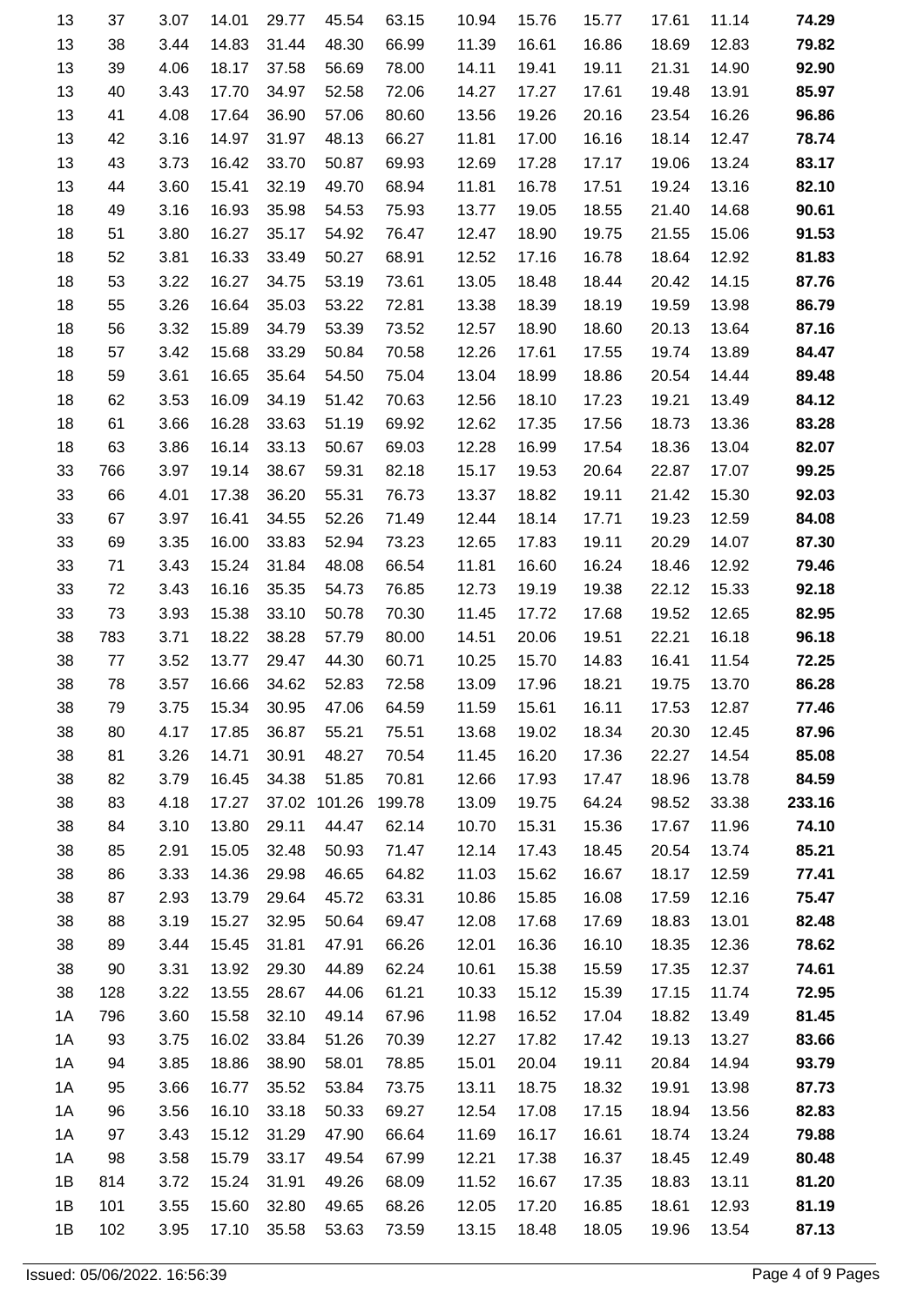| 1B             | 103 | 3.51 | 15.94 | 34.20 | 52.13 | 71.70 | 12.43 | 18.26 | 17.93 | 19.57 | 13.56 | 85.26  |
|----------------|-----|------|-------|-------|-------|-------|-------|-------|-------|-------|-------|--------|
| 1B             | 104 | 3.07 | 15.03 | 33.12 | 50.55 | 69.73 | 11.96 | 18.09 | 17.43 | 19.18 | 13.33 | 83.06  |
| 1B             | 105 | 3.49 | 16.03 | 33.76 | 52.13 | 72.63 | 12.54 | 17.73 | 18.37 | 20.50 | 14.84 | 87.47  |
| 1B             | 106 | 3.37 | 16.88 | 36.32 | 55.79 | 77.34 | 13.51 | 19.44 | 19.47 | 21.55 | 15.48 | 92.82  |
| 1B             | 107 | 4.07 | 16.82 | 34.37 | 51.35 | 70.34 | 12.75 | 17.55 | 16.98 | 18.99 | 12.84 | 83.18  |
| 1B             | 108 | 3.39 | 14.64 | 31.21 | 47.46 | 65.75 | 11.25 | 16.57 | 16.25 | 18.29 | 12.58 | 78.33  |
| 1B             | 109 | 3.20 | 14.16 | 30.65 | 47.42 | 65.89 | 10.96 | 16.49 | 16.77 | 18.47 | 12.96 | 78.85  |
| 1B             | 110 | 3.31 | 14.32 | 29.97 | 46.07 | 64.34 | 11.01 | 15.65 | 16.10 | 18.27 | 12.22 | 76.56  |
| 1B             | 111 | 3.57 | 14.32 | 29.67 | 45.27 | 63.18 | 10.75 | 15.35 | 15.60 | 17.91 | 12.05 | 75.23  |
| 1B             | 112 | 3.82 | 15.04 | 31.32 | 47.76 | 66.27 | 11.22 | 16.28 | 16.44 | 18.51 | 12.71 | 78.98  |
| 1B             | 113 | 3.37 | 14.35 | 30.24 | 46.74 | 64.77 | 10.98 | 15.89 | 16.50 | 18.03 | 12.34 | 77.11  |
| 1B             | 114 | 3.24 | 14.31 | 30.15 | 46.34 | 63.98 | 11.07 | 15.84 | 16.19 | 17.64 | 12.01 | 75.99  |
| 1B             | 115 | 3.43 | 15.25 | 31.78 | 48.02 | 65.99 | 11.82 | 16.53 | 16.24 | 17.97 | 12.56 | 78.55  |
| 1B             | 116 | 3.10 | 14.08 | 29.39 | 45.64 | 63.34 | 10.98 | 15.31 | 16.25 | 17.70 | 12.09 | 75.43  |
| 1B             | 117 | 3.26 | 14.59 | 31.72 | 48.92 | 67.54 | 11.33 | 17.13 | 17.20 | 18.62 | 12.42 | 79.96  |
| 1B             | 118 | 3.59 | 15.58 | 32.08 | 48.59 | 66.81 | 11.99 | 16.50 | 16.51 | 18.22 | 12.38 | 79.19  |
| 1 <sup>C</sup> | 823 | 3.50 | 15.26 | 32.74 | 50.12 | 68.78 | 11.76 | 17.48 | 17.38 | 18.66 | 12.08 | 80.86  |
| 1 <sup>C</sup> | 121 | 3.29 | 16.56 | 35.76 | 54.53 | 74.68 | 13.27 | 19.20 | 18.77 | 20.15 | 14.03 | 88.71  |
| 1 <sup>C</sup> | 122 | 3.12 | 14.84 | 31.61 | 48.54 | 67.14 | 11.72 | 16.77 | 16.93 | 18.60 | 12.93 | 80.07  |
| 1 <sup>C</sup> | 123 | 3.91 | 15.68 | 31.81 | 48.09 | 66.56 | 11.77 | 16.13 | 16.28 | 18.47 | 12.25 | 78.81  |
| 1 <sup>C</sup> | 124 | 3.23 | 14.16 | 30.07 | 46.46 | 64.56 | 10.93 | 15.91 | 16.39 | 18.10 | 12.51 | 77.07  |
| 1 <sup>C</sup> | 125 | 3.59 | 14.75 | 29.95 | 46.21 | 63.68 | 11.16 | 15.20 | 16.26 | 17.47 | 11.91 | 75.59  |
| 1 <sup>C</sup> | 127 | 3.08 | 14.33 | 30.74 | 47.57 | 65.35 | 11.25 | 16.41 | 16.83 | 17.78 | 11.68 | 77.03  |
| 1 <sup>C</sup> | 130 | 3.60 | 14.45 | 30.13 | 46.33 | 64.60 | 10.85 | 15.68 | 16.20 | 18.27 | 11.76 | 76.36  |
| 1 <sup>C</sup> | 131 | 2.68 | 11.95 | 25.45 | 38.73 | 53.51 | 9.27  | 13.50 | 13.28 | 14.78 | 10.13 | 63.64  |
| 1D             | 134 | 2.69 | 13.02 | 48.67 | 68.98 | 90.40 | 10.33 | 35.65 | 20.31 | 21.42 | 14.42 | 104.82 |
| 1D             | 135 | 2.55 | 12.24 | 27.14 | 41.68 | 57.67 | 9.69  | 14.90 | 14.54 | 15.99 | 10.90 | 68.57  |
| 2A             | 137 | 3.42 | 14.75 | 30.85 | 47.07 | 64.84 | 11.33 | 16.10 | 16.22 | 17.77 | 11.93 | 76.77  |
| 2A             | 138 | 3.37 | 15.19 | 31.44 | 47.59 | 66.80 | 11.82 | 16.25 | 16.15 | 19.21 | 12.52 | 79.32  |
| 2B             | 140 | 3.46 | 13.74 | 28.66 | 44.06 | 61.24 | 10.28 | 14.92 | 15.40 | 17.18 | 11.62 | 72.86  |
| 2B             | 141 | 3.63 | 14.57 | 30.44 | 46.13 | 63.79 | 10.94 | 15.87 | 15.69 | 17.66 | 11.28 | 75.07  |
| 2D             | 146 | 3.26 | 14.62 | 30.91 | 47.74 | 65.96 | 11.36 | 16.29 | 16.83 | 18.22 | 12.81 | 78.77  |
| 2E             | 150 | 3.33 | 14.07 | 29.71 | 45.49 | 62.80 | 10.74 | 15.64 | 15.78 | 17.31 | 11.83 | 74.63  |
| 3A             | 155 | 3.38 | 15.32 | 32.09 | 49.29 | 66.92 | 11.94 | 16.77 | 17.20 | 17.63 | 12.74 | 79.66  |
| 3A             | 156 | 3.58 | 14.52 | 30.85 | 47.47 | 65.01 | 10.94 | 16.33 | 16.62 | 17.54 | 12.10 | 77.11  |
| 3A             | 157 | 3.35 | 13.76 | 29.19 | 43.96 | 60.52 | 10.41 | 15.43 | 14.77 | 16.56 | 11.11 | 71.63  |
| 3B             | 160 | 4.04 | 16.20 | 33.37 | 50.60 | 69.00 | 12.16 | 17.17 | 17.23 | 18.40 | 13.41 | 82.41  |
| 3B             | 161 | 3.41 | 15.13 | 31.58 | 48.52 | 67.07 | 11.72 | 16.45 | 16.94 | 18.55 | 12.98 | 80.05  |
| 3B             | 162 | 3.13 | 14.81 | 31.49 | 48.85 | 66.97 | 11.68 | 16.68 | 17.36 | 18.12 | 13.06 | 80.03  |
| 3B             | 164 | 3.21 | 14.52 | 31.07 | 47.55 | 65.58 | 11.31 | 16.55 | 16.48 | 18.03 | 12.65 | 78.23  |
| 3B             | 165 | 3.10 | 13.05 | 28.52 | 43.64 | 60.81 | 9.95  | 15.47 | 15.12 | 17.17 | 11.14 | 71.95  |
| 3C             | 168 | 3.69 | 14.25 | 29.27 | 44.24 | 60.90 | 10.56 | 15.02 | 14.97 | 16.66 | 11.15 | 72.05  |
| 3F             | 173 | 2.83 | 13.60 | 29.60 | 45.66 | 62.99 | 10.77 | 16.00 | 16.06 | 17.33 | 11.39 | 74.38  |
| 4A             | 177 | 3.13 | 13.12 | 27.03 | 41.84 | 57.58 | 9.99  | 13.91 | 14.81 | 15.74 | 10.14 | 67.72  |
| 4A             | 178 | 3.30 | 12.63 | 26.45 | 39.97 | 54.44 | 9.33  | 13.82 | 13.52 | 14.47 | 10.26 | 64.70  |
| 4B             | 881 | 3.86 | 16.38 | 33.46 | 49.70 | 68.32 | 12.52 | 17.08 | 16.24 | 18.62 | 12.71 | 81.03  |
| 4B             | 181 | 3.27 | 14.48 | 31.23 | 47.76 | 66.56 | 11.21 | 16.75 | 16.53 | 18.80 | 12.84 | 79.40  |
| 5B             | 884 | 3.17 | 15.89 | 34.38 | 52.62 | 71.77 | 12.72 | 18.49 | 18.24 | 19.15 | 13.75 | 85.52  |
| 5B             | 886 | 3.53 | 15.30 | 31.27 | 47.52 | 65.21 | 11.77 | 15.97 | 16.25 | 17.69 | 12.90 | 78.11  |
| 5B             | 184 | 3.35 | 13.85 | 28.72 | 44.47 | 61.71 | 10.50 | 14.87 | 15.75 | 17.24 | 12.40 | 74.11  |
| 5B             | 185 | 3.18 | 15.40 | 32.16 | 49.91 | 69.30 | 12.22 | 16.76 | 17.75 | 19.39 | 14.12 | 83.42  |
| 5B             | 186 | 2.99 | 13.57 | 28.70 | 44.12 | 61.29 | 10.58 | 15.13 | 15.42 | 17.17 | 11.37 | 72.66  |
|                |     |      |       |       |       |       |       |       |       |       |       |        |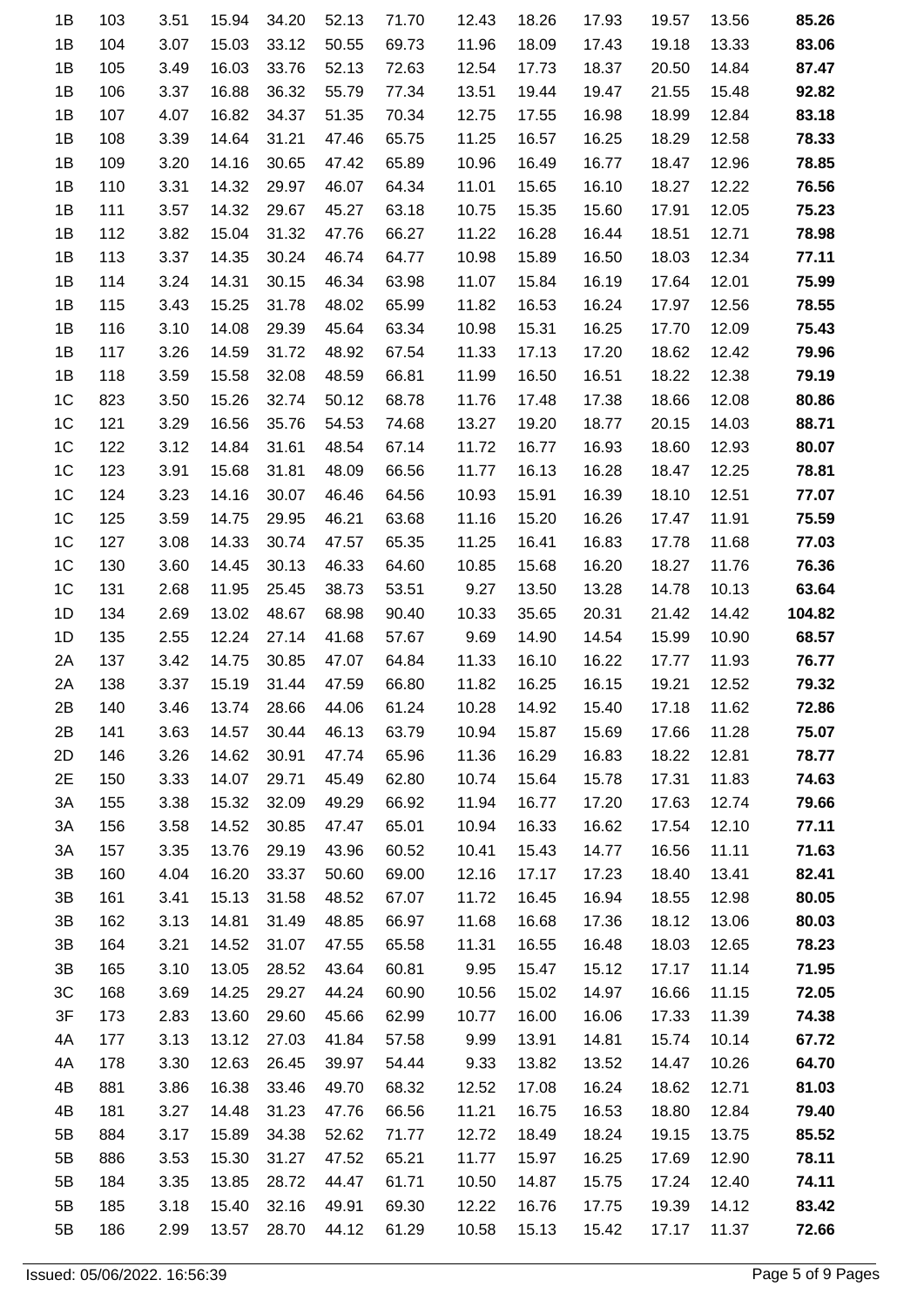| 5Β | 187 | 2.90 | 13.23 | 28.18       | 43.04 | 59.79 | 10.33 | 14.95 | 14.86 | 16.75 | 10.98 | 70.77 |
|----|-----|------|-------|-------------|-------|-------|-------|-------|-------|-------|-------|-------|
| 6A | 192 | 3.27 | 14.62 | 31.07       | 47.59 | 65.86 | 11.35 | 16.45 | 16.52 | 18.27 | 12.29 | 78.15 |
| 6A | 193 | 3.04 | 15.91 | 34.87       | 54.69 | 75.27 | 12.87 | 18.96 | 19.82 | 20.58 | 15.66 | 90.93 |
| 6A | 194 | 3.54 |       | 14.96 31.35 | 48.14 | 66.58 | 11.42 | 16.39 | 16.79 | 18.44 | 12.85 | 79.43 |
| 6A | 195 | 3.31 | 14.29 | 30.14       | 46.20 | 63.85 | 10.98 | 15.85 | 16.06 | 17.65 | 11.74 | 75.59 |
| 6Α | 197 | 3.39 | 15.77 | 32.69       | 49.89 | 69.13 | 12.38 | 16.92 | 17.20 | 19.24 | 13.42 | 82.55 |
| 6B | 904 | 3.37 | 15.98 | 32.94       | 50.46 | 69.45 | 12.61 | 16.96 | 17.52 | 18.99 | 13.11 | 82.56 |
|    |     |      |       |             |       |       |       |       |       |       |       |       |

## **Run: 3**

| <b>Class</b> | No. | Sp1  | Sp <sub>2</sub> | Sp <sub>3</sub> | Sp4   | Sp <sub>5</sub> | Sec2  | Sec <sub>3</sub> | Sec4  | Sec <sub>5</sub> | Sec <sub>6</sub> | <b>Finish</b> |
|--------------|-----|------|-----------------|-----------------|-------|-----------------|-------|------------------|-------|------------------|------------------|---------------|
| 13           | 744 | 3.11 | 15.71           | 34.02           | 52.04 | 72.29           | 12.60 | 18.31            | 18.02 | 20.25            | 13.78            | 86.07         |
| 13           | 37  | 2.84 | 13.19           | 28.48           | 43.81 | 61.10           | 10.35 | 15.29            | 15.33 | 17.29            | 11.16            | 72.26         |
| 13           | 38  | 3.28 | 14.29           | 30.37           | 46.22 | 63.97           | 11.01 | 16.08            | 15.85 | 17.75            | 12.13            | 76.10         |
| 13           | 39  | 2.92 | 15.35           | 34.29           | 52.57 | 72.78           | 12.43 | 18.94            | 18.28 | 20.21            | 13.89            | 86.67         |
| 13           | 40  | 3.28 | 15.26           | 31.12           | 47.75 | 67.14           | 11.98 | 15.86            | 16.63 | 19.39            | 12.37            | 79.51         |
| 13           | 41  | 3.19 | 15.22           | 32.82           | 50.97 | 71.68           | 12.03 | 17.60            | 18.15 | 20.71            | 14.86            | 86.54         |
| 13           | 42  | 3.13 | 14.25           | 30.44           | 45.95 | 62.84           | 11.12 | 16.19            | 15.51 | 16.89            | 11.32            | 74.16         |
| 13           | 43  | 3.11 | 14.76           | 31.24           | 47.79 | 66.27           | 11.65 | 16.48            | 16.55 | 18.48            | 12.57            | 78.84         |
| 13           | 44  | 2.70 | 13.81           | 30.30           | 46.71 | 65.56           | 11.11 | 16.49            | 16.41 | 18.85            | 12.56            | 78.12         |
| 18           | 63  | 3.04 | 14.06           | 30.21           | 46.85 | 64.40           | 11.02 | 16.15            | 16.64 | 17.55            | 12.65            | 77.05         |
| 33           | 766 | 3.49 | 16.50           | 34.05           | 52.85 | 73.46           | 13.01 | 17.55            | 18.80 | 20.61            | 15.08            | 88.54         |
| 33           | 66  | 3.20 | 15.27           | 42.40           | 62.38 | 85.32           | 12.07 | 27.13            | 19.98 | 22.94            | 16.78            | 102.10        |
| 33           | 67  | 3.07 | 14.22           | 31.01           | 47.06 | 65.28           | 11.15 | 16.79            | 16.05 | 18.22            | 12.00            | 77.28         |
| 33           | 69  | 3.18 | 14.89           | 31.94           | 49.66 | 69.27           | 11.71 | 17.05            | 17.72 | 19.61            | 13.68            | 82.95         |
| 33           | 71  | 3.14 | 14.43           | 30.81           | 46.98 | 64.72           | 11.29 | 16.38            | 16.17 | 17.74            | 12.35            | 77.07         |
| 33           | 72  | 3.27 | 15.24           | 32.71           | 50.63 | 70.17           | 11.97 | 17.47            | 17.92 | 19.54            | 13.77            | 83.94         |
| 33           | 73  | 3.40 | 14.24           | 30.23           | 46.82 | 64.74           | 10.84 | 15.99            | 16.59 | 17.92            | 11.66            | 76.40         |
| 38           | 783 | 3.28 | 16.18           | 34.36           | 52.64 | 72.82           | 12.90 | 18.18            | 18.28 | 20.18            | 14.43            | 87.25         |
| 38           | 77  | 3.24 | 13.12           | 28.11           | 42.52 | 58.61           | 9.88  | 14.99            | 14.41 | 16.09            | 11.12            | 69.73         |
| 38           | 78  | 2.85 | 14.40           | 31.00           | 48.04 | 66.58           | 11.55 | 16.60            | 17.04 | 18.54            | 12.55            | 79.13         |
| 38           | 79  | 3.23 | 14.52           | 30.15           | 45.87 | 62.67           | 11.29 | 15.63            | 15.72 | 16.80            | 11.75            | 74.42         |
| 38           | 80  | 3.02 | 14.91           | 31.71           | 74.47 | 99.28           | 11.89 | 16.80            | 42.76 | 24.81            | 19.15            | 118.43        |
| 38           | 81  | 2.66 | 13.64           | 29.62           | 46.52 | 65.64           | 10.98 | 15.98            | 16.90 | 19.12            | 13.23            | 78.87         |
| 38           | 82  | 2.96 | 14.86           | 32.12           | 49.36 | 67.95           | 11.90 | 17.26            | 17.24 | 18.59            | 12.85            | 80.80         |
| 38           | 83  | 3.64 | 17.44           | 36.47           | 56.60 | 78.58           | 13.80 | 19.03            | 20.13 | 21.98            | 15.29            | 93.87         |
| 38           | 84  | 2.90 | 13.53           | 28.65           | 43.91 | 61.19           | 10.63 | 15.12            | 15.26 | 17.28            | 12.15            | 73.34         |
| 38           | 85  | 2.55 | 13.72           | 29.75           | 46.55 | 64.61           | 11.17 | 16.03            | 16.80 | 18.06            | 12.42            | 77.03         |
| 38           | 86  | 2.99 | 13.80           | 29.59           | 45.43 | 63.54           | 10.81 | 15.79            | 15.84 | 18.11            | 12.23            | 75.77         |
| 38           | 88  | 3.28 | 14.50           | 30.86           | 51.82 | 70.50           | 11.22 | 16.36            | 20.96 | 18.68            | 12.70            | 83.20         |
| 38           | 89  | 2.86 | 13.99           | 30.14           | 46.10 | 63.97           | 11.13 | 16.15            | 15.96 | 17.87            | 12.35            | 76.32         |
| 38           | 90  | 2.87 | 13.11           | 28.27           | 44.03 | 60.95           | 10.24 | 15.16            | 15.76 | 16.92            | 11.59            | 72.54         |
| 38           | 128 | 2.80 | 13.04           | 27.78           | 43.04 | 59.97           | 10.24 | 14.74            | 15.26 | 16.93            | 11.39            | 71.36         |
| 1A           | 796 | 3.07 | 14.55           | 31.00           | 47.82 | 66.65           | 11.48 | 16.45            | 16.82 | 18.83            | 13.64            | 80.29         |
| 1A           | 93  | 3.31 | 14.92           | 31.81           | 48.84 | 68.04           | 11.61 | 16.89            | 17.03 | 19.20            | 13.03            | 81.07         |
| 1A           | 94  | 3.71 | 17.36           | 36.65           | 54.78 | 74.75           | 13.65 | 19.29            | 18.13 | 19.97            | 14.43            | 89.18         |
| 1A           | 95  | 3.30 | 19.92           | 40.30           | 60.27 | 82.30           | 16.62 | 20.38            | 19.97 | 22.03            | 16.80            | 99.10         |
| 1A           | 96  | 2.96 | 14.70           | 31.37           | 48.16 | 66.78           | 11.74 | 16.67            | 16.79 | 18.62            | 13.39            | 80.17         |
| 1A           | 97  | 3.13 | 14.51           | 30.41           | 47.16 | 65.50           | 11.38 | 15.90            | 16.75 | 18.34            | 13.16            | 78.66         |
| 1A           | 98  | 3.00 | 14.11           | 30.12           | 45.86 | 63.62           | 11.11 | 16.01            | 15.74 | 17.76            | 11.91            | 75.53         |
| 1B           | 814 | 3.06 | 14.47           | 30.62           | 47.71 | 66.77           | 11.41 | 16.15            | 17.09 | 19.06            | 13.13            | 79.90         |
| 1B           | 101 | 2.97 | 14.58           | 31.51           | 48.09 | 66.28           | 11.61 | 16.93            | 16.58 | 18.19            | 12.68            | 78.96         |
| 1B           | 102 | 3.22 | 15.59           | 33.07           | 50.74 | 69.99           | 12.37 | 17.48            | 17.67 | 19.25            | 13.32            | 83.31         |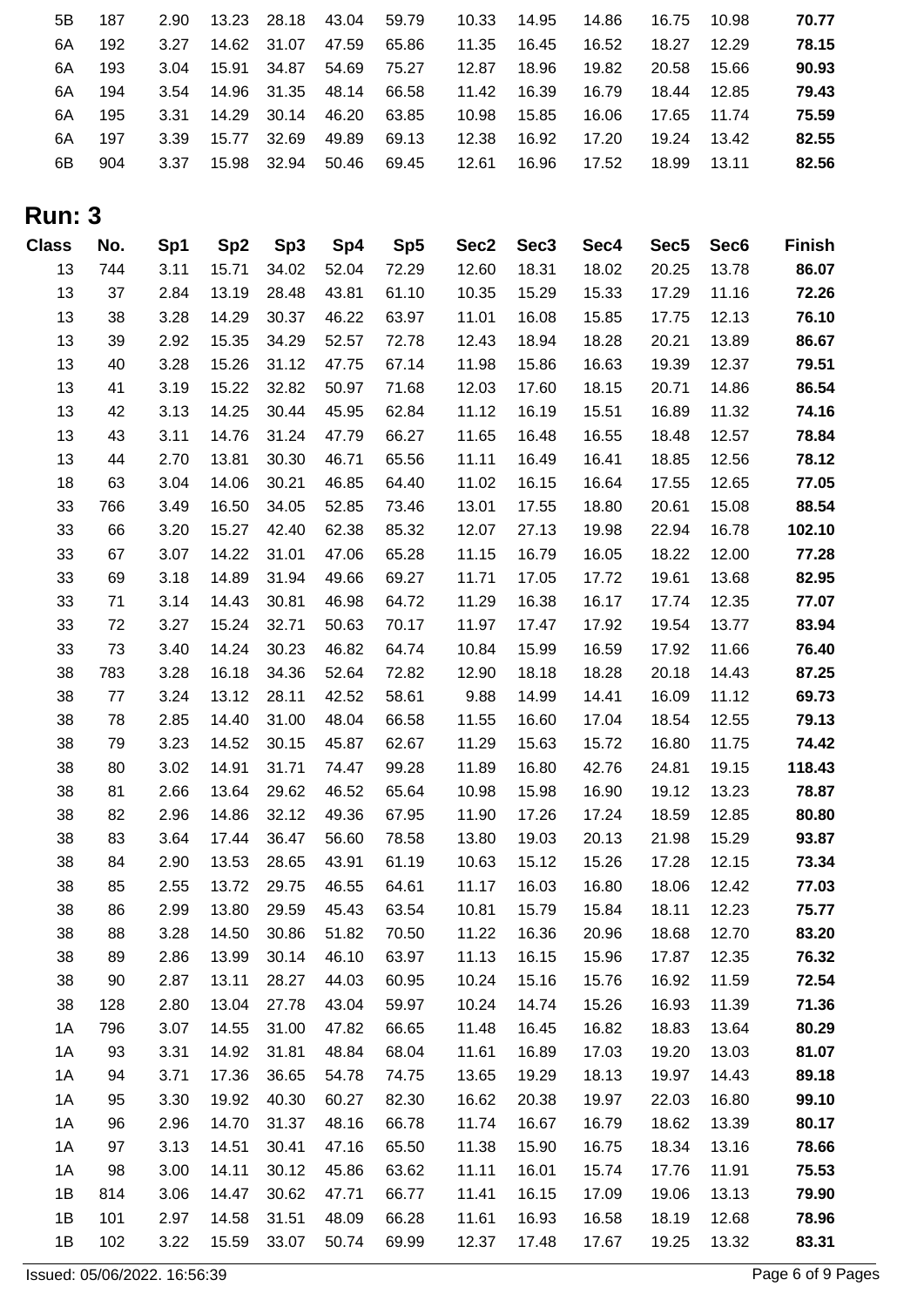| 1B             | 103 | 3.06 | 15.57 | 32.91        | 50.19  | 69.01  | 12.51 | 17.34  | 17.28 | 18.82 | 12.98 | 81.99  |
|----------------|-----|------|-------|--------------|--------|--------|-------|--------|-------|-------|-------|--------|
| 1B             | 104 | 2.79 | 14.33 | 31.45        | 48.86  | 84.61  | 11.54 | 17.12  | 17.41 | 35.75 | 18.58 | 103.19 |
| 1B             | 105 | 3.12 | 16.04 | 33.95        | 52.06  | 72.15  | 12.92 | 17.91  | 18.11 | 20.09 | 14.28 | 86.43  |
| 1B             | 106 | 3.11 | 16.82 | 34.77        | 53.38  | 73.98  | 13.71 | 17.95  | 18.61 | 20.60 | 14.85 | 88.83  |
| 1B             | 107 | 3.22 | 14.77 | 31.88        | 48.75  | 67.36  | 11.55 | 17.11  | 16.87 | 18.61 | 12.30 | 79.66  |
| 1B             | 108 | 2.99 | 14.05 | 30.61        | 47.10  | 65.49  | 11.06 | 16.56  | 16.49 | 18.39 | 12.65 | 78.14  |
| 1B             | 109 | 2.96 | 13.94 | 30.10        | 46.54  | 64.51  | 10.98 | 16.16  | 16.44 | 17.97 | 12.70 | 77.21  |
| 1B             | 110 | 3.06 | 14.22 | 30.06        | 45.95  | 63.81  | 11.16 | 15.84  | 15.89 | 17.86 | 11.74 | 75.55  |
| 1B             | 111 | 2.86 | 13.25 | 28.56        | 44.32  | 62.24  | 10.39 | 15.31  | 15.76 | 17.92 | 12.04 | 74.28  |
| 1B             | 112 | 2.93 | 14.15 | 30.34        | 46.53  | 64.63  | 11.22 | 16.19  | 16.19 | 18.10 | 12.61 | 77.24  |
| 1B             | 113 | 3.01 | 13.93 | 29.46        | 45.63  | 63.12  | 10.92 | 15.53  | 16.17 | 17.49 | 11.92 | 75.04  |
| 1B             | 114 | 2.94 | 13.74 | 29.28        | 45.09  | 62.72  | 10.80 | 15.54  | 15.81 | 17.63 | 11.75 | 74.47  |
| 1B             | 115 | 3.02 | 14.34 | 29.96        | 45.68  | 63.20  | 11.32 | 15.62  | 15.72 | 17.52 | 12.06 | 75.26  |
| 1B             | 116 | 2.90 | 13.73 | 28.71        | 44.42  | 61.45  | 10.83 | 14.98  | 15.71 | 17.03 | 12.05 | 73.50  |
| 1B             | 117 | 2.93 | 13.63 | 29.59        | 45.71  | 63.58  | 10.70 | 15.96  | 16.12 | 17.87 | 11.62 | 75.20  |
| 1B             | 118 | 3.36 | 15.01 | 30.92        | 46.93  | 64.32  | 11.65 | 15.91  | 16.01 | 17.39 | 11.75 | 76.07  |
| 1 <sup>C</sup> | 823 | 3.22 | 14.28 | 30.49        | 46.22  | 64.05  | 11.06 | 16.21  | 15.73 | 17.83 | 11.82 | 75.87  |
| 1 <sup>C</sup> | 121 | 3.12 | 15.69 | 34.31        | 52.42  | 72.68  | 12.57 | 18.62  | 18.11 | 20.26 | 13.78 | 86.46  |
| 1 <sup>C</sup> | 122 | 2.97 | 13.81 | 29.72        | 46.18  | 64.32  | 10.84 | 15.91  | 16.46 | 18.14 | 12.58 | 76.90  |
| 1 <sup>C</sup> | 123 | 3.05 | 14.08 | 29.81        | 45.70  | 63.51  | 11.03 | 15.73  | 15.89 | 17.81 | 12.00 | 75.51  |
| 1 <sup>C</sup> | 124 | 3.20 | 14.48 | 30.30        | 46.22  | 63.70  | 11.28 | 15.82  | 15.92 | 17.48 | 12.29 | 75.99  |
| 1 <sup>C</sup> | 127 | 2.80 | 13.13 | 28.90        | 44.87  | 62.13  | 10.33 | 15.77  | 15.97 | 17.26 | 11.28 | 73.41  |
| 1 <sup>C</sup> | 130 | 3.14 | 14.22 | 29.54        | 44.96  | 63.01  | 11.08 | 15.32  | 15.42 | 18.05 | 11.57 | 74.58  |
| 1D             | 135 | 2.18 | 11.87 | 26.60        | 40.80  | 56.80  | 9.69  | 14.73  | 14.20 | 16.00 | 10.78 | 67.58  |
| 2A             | 137 | 2.84 | 13.24 | 29.30        | 45.73  | 65.01  | 10.40 | 16.06  | 16.43 | 19.28 | 12.02 | 77.03  |
| 2A             | 138 | 3.08 | 13.70 | 29.57        | 44.96  | 62.44  | 10.62 | 15.87  | 15.39 | 17.48 | 11.53 | 73.97  |
| 2B             | 140 | 3.01 | 12.90 | 27.70        | 43.12  | 59.78  | 9.89  | 14.80  | 15.42 | 16.66 | 11.26 | 71.04  |
| 2B             | 141 | 2.93 | 13.19 | 29.45        | 45.19  | 62.43  | 10.26 | 16.26  | 15.74 | 17.24 | 11.11 | 73.54  |
| 2D             | 146 | 2.49 | 12.81 | 28.74        | 44.63  | 62.10  | 10.32 | 15.93  | 15.89 | 17.47 | 11.63 | 73.73  |
| 2E             | 150 | 2.66 | 13.03 | 28.78        | 44.63  | 61.67  | 10.37 | 15.75  | 15.85 | 17.04 | 11.14 | 72.81  |
| 3A             | 155 | 2.87 | 13.68 | 36.78        | 54.59  | 72.80  | 10.81 | 23.10  | 17.81 | 18.21 | 13.48 | 86.28  |
| 3A             | 156 | 2.95 | 15.46 | 32.38        | 50.04  | 69.13  | 12.51 | 16.92  | 17.66 | 19.09 | 13.34 | 82.47  |
| 3A             | 157 | 2.81 | 12.76 | 27.77        | 42.54  | 58.79  | 9.95  | 15.01  | 14.77 | 16.25 | 11.17 | 69.96  |
| 3B             | 160 | 3.02 | 14.31 | 42.12        | 59.21  | 77.00  | 11.29 | 27.81  | 17.09 | 17.79 | 13.29 | 90.29  |
| 3B             | 161 | 2.82 | 13.26 | 28.86        | 45.04  | 63.19  | 10.44 | 15.60  | 16.18 | 18.15 | 12.27 | 75.46  |
| 3B             | 162 | 2.73 | 13.53 | 29.34        | 45.05  | 62.30  | 10.80 | 15.81  | 15.71 | 17.25 | 12.30 | 74.60  |
| 3B             | 164 | 2.77 | 13.68 | 29.66        | 45.47  | 63.25  | 10.91 | 15.98  | 15.81 | 17.78 | 11.61 | 74.86  |
| 3B             | 165 | 2.59 | 12.08 | 34.29        | 49.21  | 65.74  | 9.49  | 22.21  | 14.92 | 16.53 | 10.61 | 76.35  |
| 3C             | 168 | 2.96 | 12.60 | 27.41        | 42.04  | 58.33  | 9.64  | 14.81  | 14.63 | 16.29 | 11.07 | 69.40  |
| 4A             | 177 | 2.55 | 11.64 | 25.89        | 40.98  | 57.48  | 9.09  | 14.25  | 15.09 | 16.50 | 10.15 | 67.63  |
| 4A             | 178 | 2.74 | 11.63 | 25.31        | 38.42  | 53.24  | 8.89  | 13.68  | 13.11 | 14.82 | 10.09 | 63.33  |
| 4B             | 881 | 3.10 | 14.11 | 29.89        | 45.70  | 63.43  | 11.01 | 15.78  | 15.81 | 17.73 | 12.30 | 75.73  |
| 4B             | 181 | 2.95 |       | 13.06 179.28 | 201.79 | 225.79 | 10.11 | 166.22 | 22.51 | 24.00 | 15.49 | 241.28 |
| 5B             | 884 | 2.70 | 14.04 | 30.87        | 47.47  | 65.23  | 11.34 | 16.83  | 16.60 | 17.76 | 12.21 | 77.44  |
| 5B             | 886 | 2.74 | 13.38 | 29.13        | 45.06  | 62.73  | 10.64 | 15.75  | 15.93 | 17.67 | 12.53 | 75.26  |
| 5B             | 184 | 2.79 | 13.04 | 27.84        | 42.97  | 59.70  | 10.25 | 14.80  | 15.13 | 16.73 | 11.83 | 71.53  |
|                |     |      |       |              |        |        |       |        |       |       |       |        |
| 5B             | 185 | 3.06 | 14.99 | 31.77        | 48.70  | 67.63  | 11.93 | 16.78  | 16.93 | 18.93 | 13.47 | 81.10  |
| 5B             | 186 | 2.93 | 13.43 | 29.00        | 44.88  | 61.95  | 10.50 | 15.57  | 15.88 | 17.07 | 11.39 | 73.34  |
| 5B             | 187 | 2.95 | 12.97 | 27.71        | 42.31  | 58.85  | 10.02 | 14.74  | 14.60 | 16.54 | 11.12 | 69.97  |
| 6A             | 192 | 3.08 | 14.57 | 31.26        | 47.97  | 67.10  | 11.49 | 16.69  | 16.71 | 19.13 | 12.70 | 79.80  |
| 6A             | 194 | 2.91 | 18.56 | 37.29        | 57.76  | 84.22  | 15.65 | 18.73  | 20.47 | 26.46 | 22.41 | 106.63 |
| 6A             | 195 | 3.01 | 13.25 | 28.83        | 44.07  | 79.57  | 10.24 | 15.58  | 15.24 | 35.50 | 19.00 | 98.57  |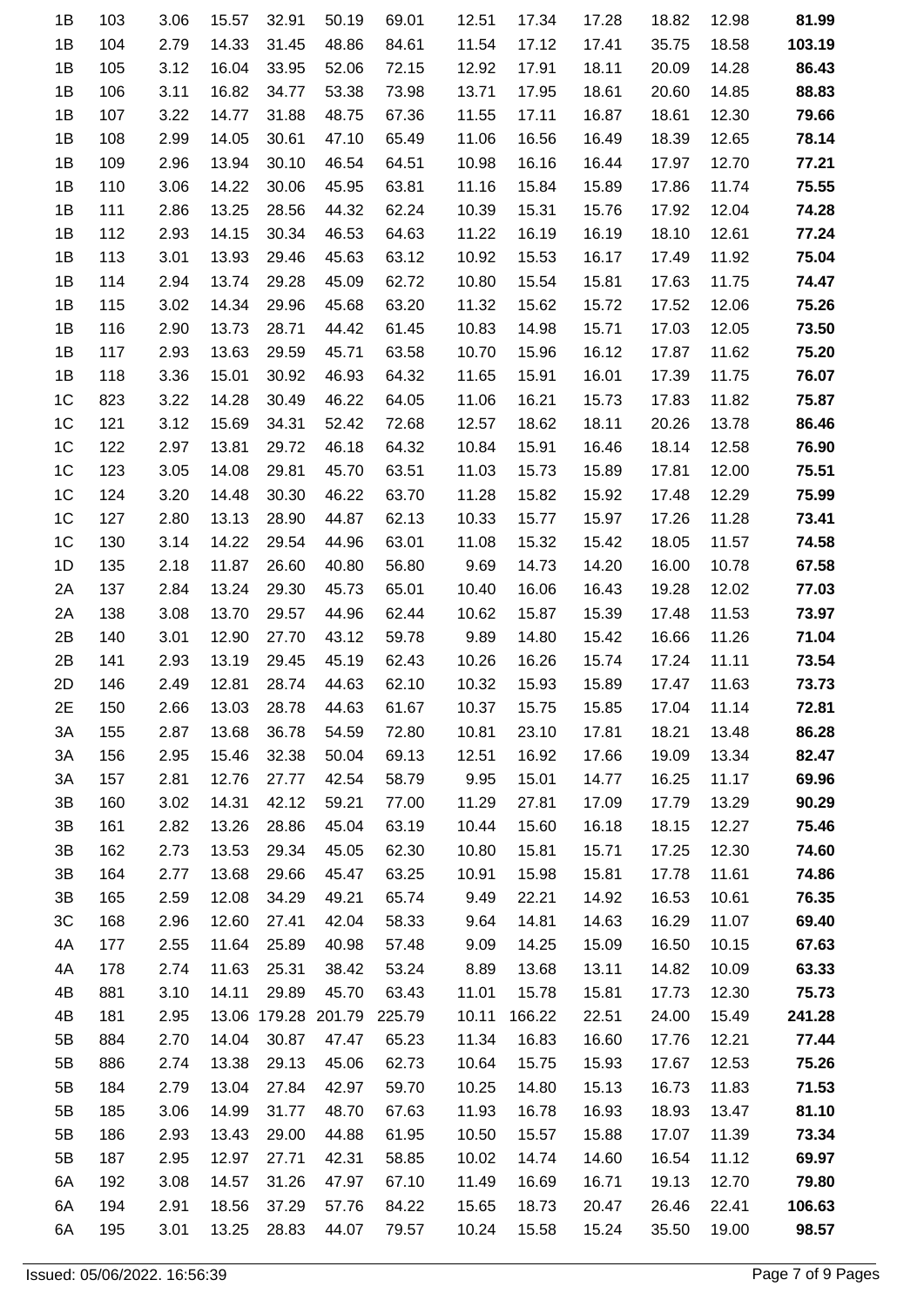| 6A             | 197 | 2.83             | 14.47           | 31.29           | 48.30          | 67.48 | 11.64            | 16.82            | 17.01 | 19.18            | 13.43            | 80.91          |
|----------------|-----|------------------|-----------------|-----------------|----------------|-------|------------------|------------------|-------|------------------|------------------|----------------|
| 6B             | 904 | 3.32             | 14.92           | 31.59           | 48.20          | 66.56 | 11.60            | 16.67            | 16.61 | 18.36            | 12.03            | 78.59          |
|                |     |                  |                 |                 |                |       |                  |                  |       |                  |                  |                |
| <b>Run: 4</b>  |     |                  |                 |                 |                |       |                  |                  |       |                  |                  |                |
|                |     |                  |                 |                 |                |       |                  |                  |       |                  |                  |                |
| <b>Class</b>   | No. | Sp1              | Sp <sub>2</sub> | Sp <sub>3</sub> | Sp4            | Sp5   | Sec <sub>2</sub> | Sec <sub>3</sub> | Sec4  | Sec <sub>5</sub> | Sec <sub>6</sub> | <b>Finish</b>  |
| 13             | 744 | 2.86             | 14.66           | 32.54           | 50.27          | 70.53 | 11.80            | 17.88            | 17.73 | 20.26            | 13.41            | 83.94          |
| 13             | 39  | 2.90             | 15.35           | 34.21           | 52.71          | 73.34 | 12.45            | 18.86            | 18.50 | 20.63            | 13.96            | 87.30          |
| 13             | 40  | $\boldsymbol{0}$ |                 |                 |                |       | n/a              | n/a              | n/a   | n/a              | n/a              | <b>RET</b>     |
| 13             | 41  | 3.24             | 15.39           | 32.76           | 51.21          | 71.67 | 12.15            | 17.37            | 18.45 | 20.46            | 14.33            | 86.00          |
| 13             | 42  | 3.04             | 13.66           | 29.32           | 44.70          | 61.68 | 10.62            | 15.66            | 15.38 | 16.98            | 11.09            | 72.77          |
| 13             | 43  | 2.93             | 14.41           | 30.55           | 46.91          | 65.49 | 11.48            | 16.14            | 16.36 | 18.58            | 12.78            | 78.27          |
| 13             | 44  | 2.65             | 13.08           | 28.90           | 44.90          | 62.98 | 10.43            | 15.82            | 16.00 | 18.08            | 12.27            | 75.25          |
| 33             | 69  | 3.06             | 14.91           | 31.93           | 49.80          | 69.36 | 11.85            | 17.02            | 17.87 | 19.56            | 13.37            | 82.73          |
| 33             | 72  | 3.15             | 14.69           | 31.36           | 48.61          | 68.46 | 11.54            | 16.67            | 17.25 | 19.85            | 13.40            | 81.86          |
| 38             | 77  | 3.02             | 12.60           | 27.20           | 41.39          | 57.36 | 9.58             | 14.60            | 14.19 | 15.97            | 10.94            | 68.30          |
| 38             | 78  | 2.70             | 13.37           | 29.51           | 46.44          | 65.08 | 10.67            | 16.14            | 16.93 | 18.64            | 12.45            | 77.53          |
| 1A             | 796 | 2.90             | 14.00           | 29.81           | 46.36          | 64.89 | 11.10            | 15.81            | 16.55 | 18.53            | 13.26            | 78.15          |
| 1A             | 93  | 3.20             | 14.75           | 31.50           | 48.48          | 67.36 | 11.55            | 16.75            | 16.98 | 18.88            | 13.20            | 80.56          |
| 1A             | 94  | 3.27             | 16.06           | 34.42           | 51.67          | 70.05 | 12.79            | 18.36            | 17.25 | 18.38            | 13.30            | 83.35          |
| 1A             | 96  | 2.81             | 13.99           | 29.69           | 46.09          | 64.36 | 11.18            | 15.70            | 16.40 | 18.27            | 13.21            | 77.57          |
| 1A             | 97  | 3.03             | 14.15           | 29.55           | 45.35          | 62.98 | 11.12            | 15.40            | 15.80 | 17.63            | 13.04            | 76.02          |
| 1A             | 98  | 2.99             | 13.48           | 28.95           | 43.80          | 60.55 | 10.49            | 15.47            | 14.85 | 16.75            | 11.80            | 72.35          |
| 1B             | 814 | 2.84             | 13.36           | 28.93           | 44.65          | 62.14 | 10.52            | 15.57            | 15.72 | 17.49            | 12.18            | 74.32          |
| 1B             | 101 | 2.87             | 13.83           | 29.82           | 45.66          | 63.43 | 10.96            | 15.99            | 15.84 | 17.77            | 12.36            | 75.79          |
| 1B             | 102 | 3.10             | 14.96           | 31.89           | 48.96          | 67.87 | 11.86            | 16.93            | 17.07 | 18.91            | 12.84            | 80.71          |
| 1B             | 103 | 3.04             | 14.24           | 30.65           | 47.13          | 65.40 | 11.20            | 16.41            | 16.48 | 18.27            | 12.99            | 78.39          |
| 1B             | 105 | 3.00             | 14.90           | 31.89           | 49.60          | 69.40 | 11.90            | 16.99            | 17.71 | 19.80            | 14.09            | 83.49          |
| 1B             | 108 | 3.00             | 13.59           | 29.90           | 45.81          | 63.89 | 10.59            | 16.31            | 15.91 | 18.08            | 12.47            | 76.36          |
| 1B             | 109 | 3.05             | 13.65           | 29.08           | 44.76          | 68.46 | 10.60            | 15.43            | 15.68 | 23.70            | 16.20            | 84.66          |
| 1B             | 110 | 2.98             | 13.73           | 29.04           | 44.41          | 61.67 | 10.75            | 15.31            | 15.37 | 17.26            | 11.55            | 73.22          |
| 1B             | 111 | 2.78             | 12.71           | 27.31           | 42.29          | 59.23 | 9.93             | 14.60            | 14.98 | 16.94            | 11.67            | 70.90          |
| 1B             | 112 | 2.86             | 12.84           | 27.81           | 42.79          | 59.72 | 9.98             | 14.97            | 14.98 | 16.93            | 11.47            | 71.19          |
| 1B             | 113 | 3.09             | 13.43           | 28.33           | 43.55          | 60.67 | 10.34            | 14.90            | 15.22 | 17.12            | 11.73            | 72.40          |
| 1B             | 114 | 2.92             | 13.06           | 27.83           | 42.57          | 59.20 | 10.14            | 14.77            | 14.74 | 16.63            | 11.21            | 70.41          |
| 1B             | 115 | 2.84             | 13.13           | 27.84           | 42.72          | 59.13 | 10.29            | 14.71            | 14.88 | 16.41            | 11.20            | 70.33          |
| 1B             | 117 | 2.77             | 12.51           | 27.28           | 41.83          | 58.35 | 9.74             | 14.77            | 14.55 | 16.52            | 11.07            | 69.42          |
| 1B             | 118 | 2.97             | 12.91           | 27.22           | 41.48          | 57.31 | 9.94             | 14.31            | 14.26 | 15.83            | 10.76            | 68.07          |
| 1 <sup>C</sup> | 823 | 3.26             | 13.79           | 29.33           | 44.43          | 61.65 | 10.53            | 15.54            | 15.10 | 17.22            | 11.53            | 73.18          |
| 1 <sup>C</sup> | 121 | 2.97             | 14.72           | 31.19           | 48.23          | 67.62 | 11.75            | 16.47            | 17.04 | 19.39            | 13.16            | 80.78          |
| 1 <sup>C</sup> | 122 | 2.84             | 13.35           | 29.08           | 44.94          | 62.02 | 10.51            | 15.73            | 15.86 | 17.08            | 11.98            | 74.00          |
| 1 <sup>C</sup> | 123 | 3.15             | 13.68           | 28.94           | 44.08          | 60.86 | 10.53            | 15.26            | 15.14 | 16.78            | 11.55            | 72.41          |
| 1 <sup>C</sup> | 124 | 3.00             | 13.05           | 28.15           | 43.06          | 59.41 | 10.05            | 15.10            | 14.91 | 16.35            | 11.30            | 70.71          |
| 1 <sup>C</sup> | 127 | 2.71             | 11.92           | 25.93           | 40.61          | 56.30 | 9.21             | 14.01            | 14.68 | 15.69            | 10.53            | 66.83          |
| 1 <sup>C</sup> | 130 | 3.07             | 13.05           | 27.28           | 41.31          | 57.38 | 9.98             | 14.23            | 14.03 | 16.07            | 10.37            | 67.75          |
| 2A             | 137 | 2.88             | 13.25           |                 |                |       | 10.37            | 15.51            | 16.29 | 16.93            | 11.39            |                |
|                | 138 |                  |                 | 28.76<br>27.64  | 45.05<br>42.18 | 61.98 | 10.14            |                  | 14.54 | 16.35            | 10.51            | 73.37<br>69.04 |
| 2A<br>2B       | 140 | 3.07             | 13.21           |                 |                | 58.53 |                  | 14.43            |       |                  |                  |                |
|                |     | 2.90             | 11.84           | 25.50           | 39.43          | 54.90 | 8.94             | 13.66            | 13.93 | 15.47            | 10.26            | 65.16          |
| 2B             | 141 | 2.80             | 12.09           | 26.18           | 40.24          | 55.98 | 9.29             | 14.09            | 14.06 | 15.74            | 10.12            | 66.10          |
| 2E             | 150 | 2.58             | 12.35           | 26.53           | 40.86          | 56.59 | 9.77             | 14.18            | 14.33 | 15.73            | 12.51            | 69.10          |
| 3A             | 157 | 2.70             | 12.30           | 26.71           | 40.64          | 55.96 | 9.60             | 14.41            | 13.93 | 15.32            | 10.46            | 66.42          |
| 3B             | 160 | 2.96             | 13.84           | 29.69           | 45.69          | 62.90 | 10.88            | 15.85            | 16.00 | 17.21            | 12.34            | 75.24          |
| 3B             | 161 | 2.74             | 12.92           | 28.13           | 44.72          | 62.57 | 10.18            | 15.21            | 16.59 | 17.85            | 12.23            | 74.80          |